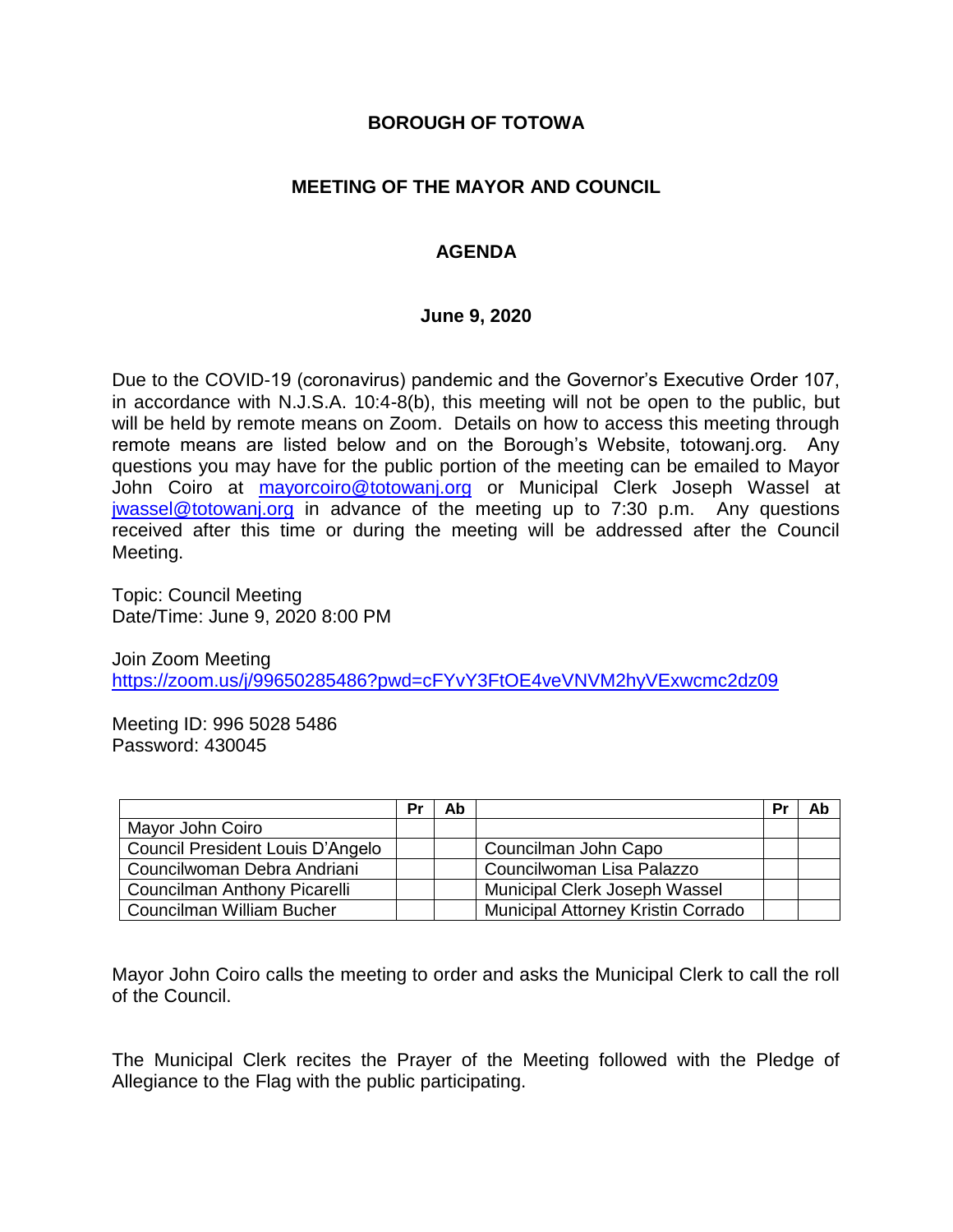The Statement of the Meeting (Open Public Meetings Act) is read by the Municipal Clerk.

Dispense with the regular order of business in order to hold a public hearing on the 2020 Municipal Budget and Ordinance Nos. 03-2020 & 07-2020 as advertised.

The Municipal Clerk announces that the 2020 Municipal Budget and Ordinance Nos. 03- 2020 & 07-2020 have been advertised for public hearing for Tuesday, June 9, 2020.

The Municipal Clerk reads the Municipal Budget Notice.

Resolution To Waive The Reading In Full Of The 2020 Municipal Budget.

Open public hearing.

Mayor Coiro will announce if any citizens emailed any questions on the 2020 Municipal Budget.

### **CITIZENS HEARD:**

Any questions you may have regarding the Municipal Budget can be emailed to Mayor John Coiro at mayorcoiro@totowani.org or Municipal Clerk Joseph Wassel at [jwassel@totowanj.org](mailto:jwassel@totowanj.org) in advance of the meeting up to 7:30 p.m.

Close public hearing.

Resolution Regarding Self-Examination Of The 2020 Municipal Budget.

Resolution To Adopt The 2020 Municipal Budget.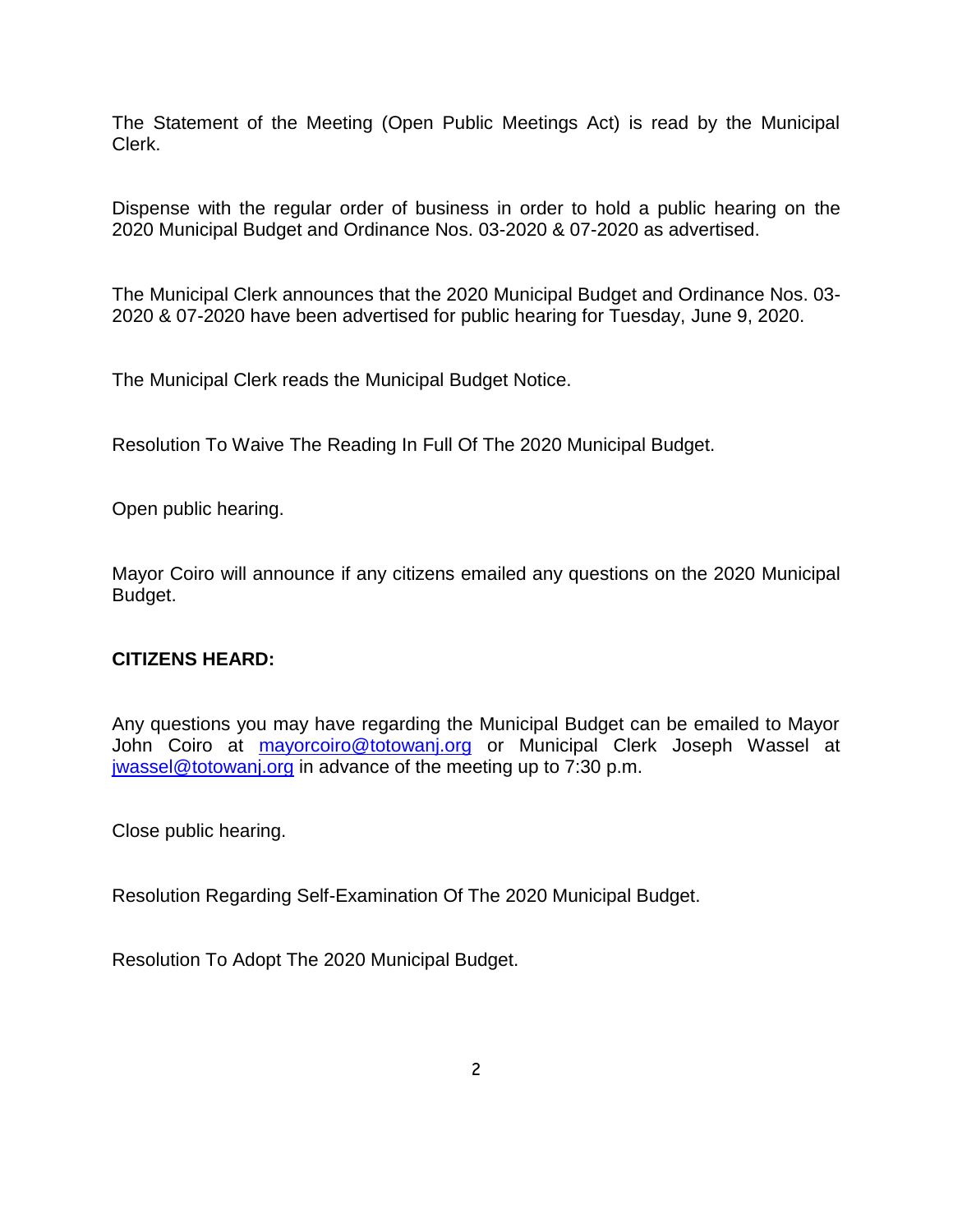The Municipal Clerk reads the legal notice and the title of Ordinance No. 03-2020 (Financial Agreement NJDC).

Open public hearing.

Mayor Coiro will announce if any citizens emailed any questions on Ordinance No. 03- 2020.

# **CITIZENS HEARD:**

Any questions you may have regarding this ordinance can be emailed to Mayor John Coiro at [mayorcoiro@totowanj.org](mailto:mayorcoiro@totowanj.org) or Municipal Clerk Joseph Wassel at [jwassel@totowanj.org](mailto:jwassel@totowanj.org) in advance of the meeting up to 7:30 p.m.

Close public hearing.

The Municipal Clerk reads Ordinance No. 03-2020 by title.

Adopt Ordinance No. 03-2020.

The Municipal Clerk reads the legal notice and the title of Ordinance No. 07-2020 (Municipal Parking Lots).

Open public hearing.

Mayor Coiro will announce if any citizens emailed any questions on Ordinance No. 07- 2020.

### **CITIZENS HEARD:**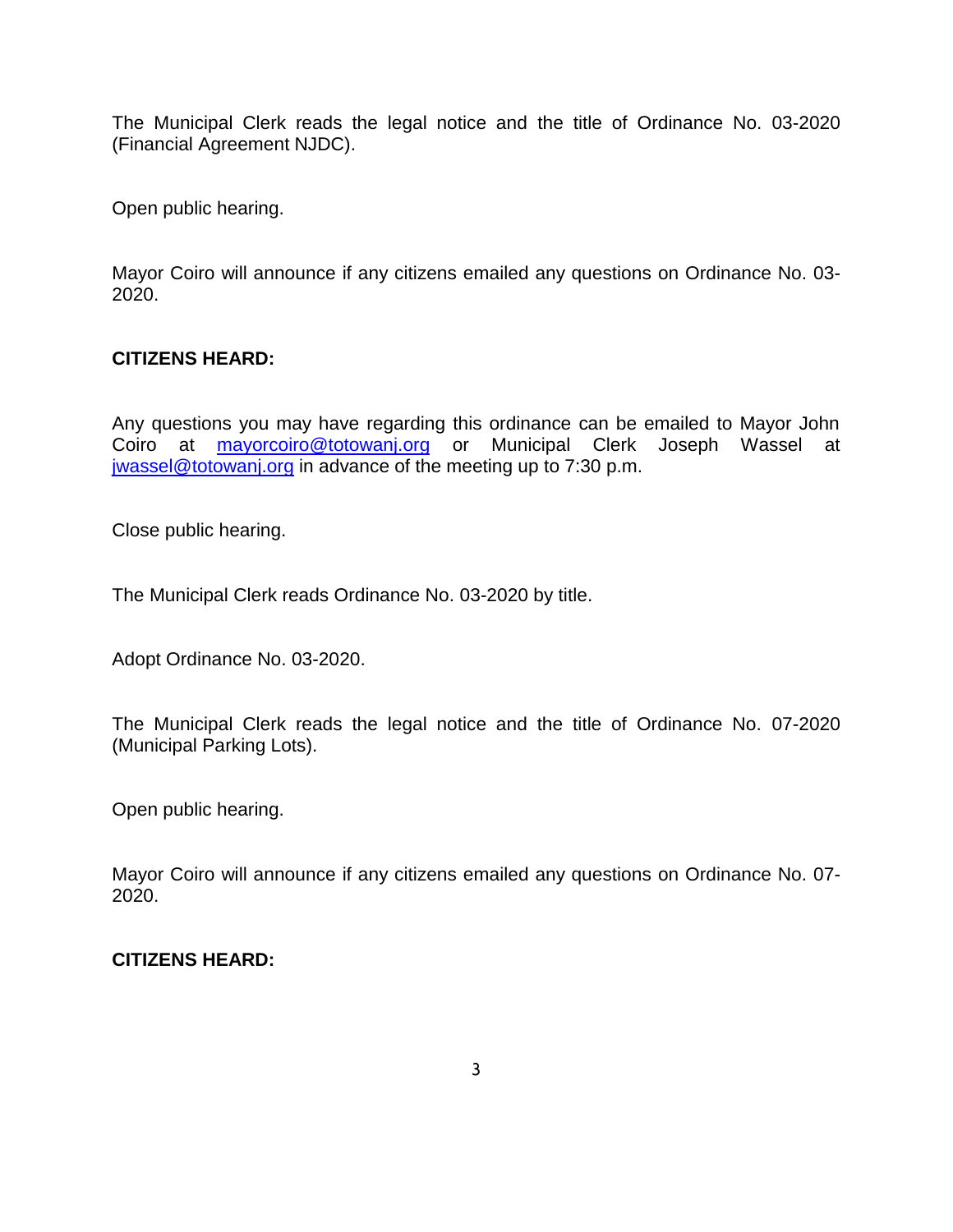Any questions you may have regarding this ordinance can be emailed to Mayor John Coiro at **[mayorcoiro@totowanj.org](mailto:mayorcoiro@totowanj.org)** or Municipal Clerk Joseph Wassel at [jwassel@totowanj.org](mailto:jwassel@totowanj.org) in advance of the meeting up to 7:30 p.m.

Close public hearing.

The Municipal Clerk reads Ordinance No. 07-2020 by title.

Adopt Ordinance No. 07-2020.

Revert to the regular order of business.

Report from Members of the Council, Municipal Clerk and Municipal Attorney.

Mayor Coiro will announce if any citizens emailed any questions pertaining to the public portion of the meeting.

### **CITIZENS HEARD:**

Any questions you may have for the public portion of the meeting can be emailed to Mayor John Coiro at [mayorcoiro@totowanj.org](mailto:mayorcoiro@totowanj.org) or Municipal Clerk Joseph Wassel at [jwassel@totowanj.org](mailto:jwassel@totowanj.org) in advance of the meeting up to 7:30 p.m.

Minutes of the Mayor and Council for the Youth Week meeting of May 26, 2020.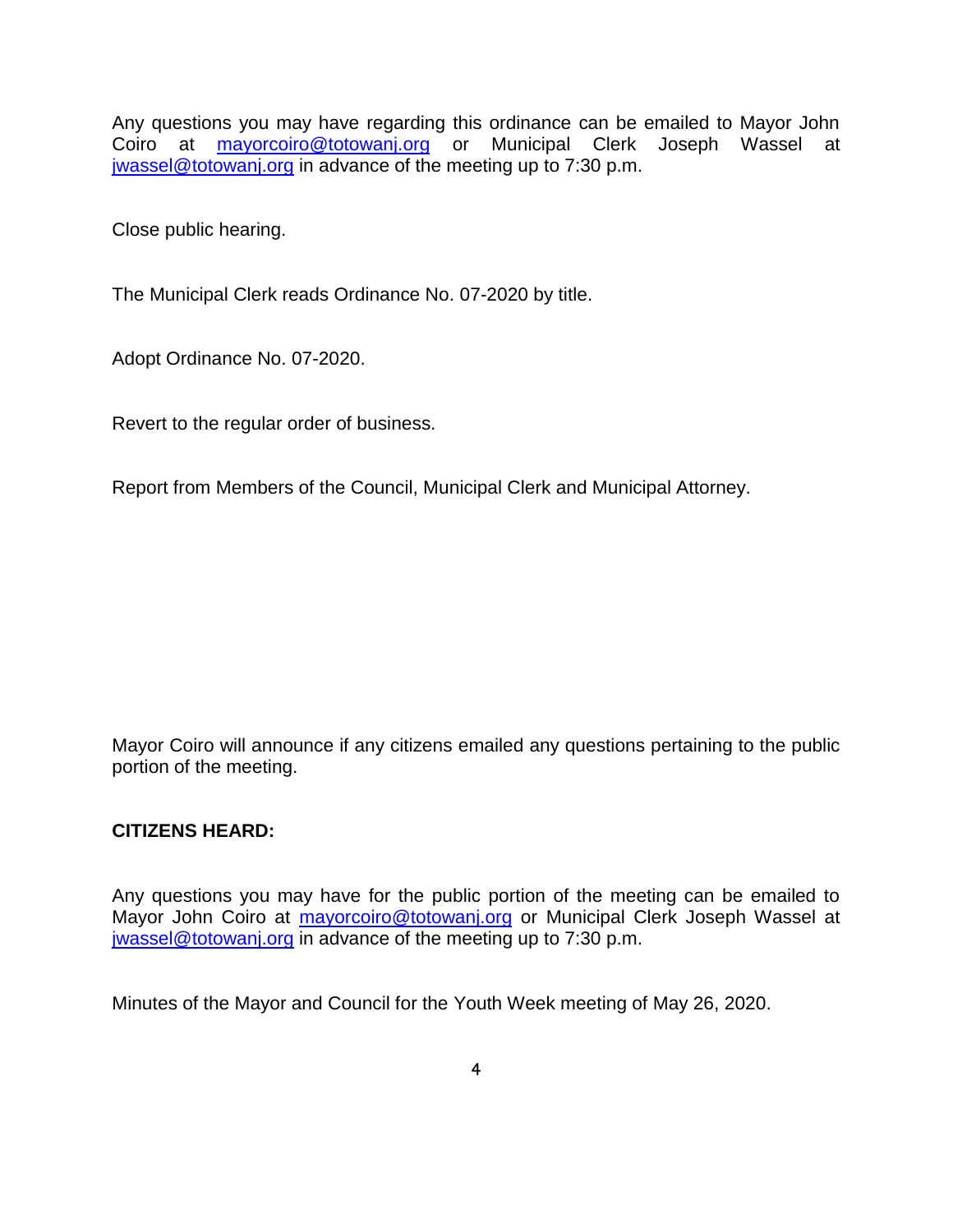### **COMMITTEE ON FINANCE: PICARELLI, D'ANGELO, CAPO.**

Resolution No. 2020-13 for the payment of bills.

Resolution to effectuate the redemption of Tax Sale Certificate Number 18-00007 for 8 Floyd Drive, Block 173, Lot 21.11.

Resolution authorizing a tax refund for Michael A. Hodges, 6 Yorktown Lane, Block 9.12, Lot 87, Qualifier C0703 due to a 100% Exemption for a 100% permanent and total disability.

# **COMMITTEE ON PUBLIC SAFETY: D'ANGELO, CAPO, BUCHER.**

Payment of the annual garage rent for 2020 to Volunteer Fire Company No. 1 and to Riverview Park Fire Company, Inc.

Resolution Authorizing The Purchase And Delivery Of A Lucas Chest Compression System And Accessories For The Borough Of Totowa First Aid Squad.

### **COMMITTEE ON PUBLIC WORKS: BUCHER, PALAZZO, PICARELLI.**

Recommendation of the Committee to hire a Meter Reader for the Department of Public Works.

Resolution Authorizing The Purchase And Installation Of A New Drive For The Shepherds Lane Pump Station.

### **COMMITTEE ON ENG. & PUB. PROPERTY: CAPO, ANDRIANI, D'ANGELO.**

Letter from the Totowa Library requesting permission to use the six parking spaces in the rear of the building closest to the library as a curbside pickup area for their patrons beginning on or around June 8, 2020.